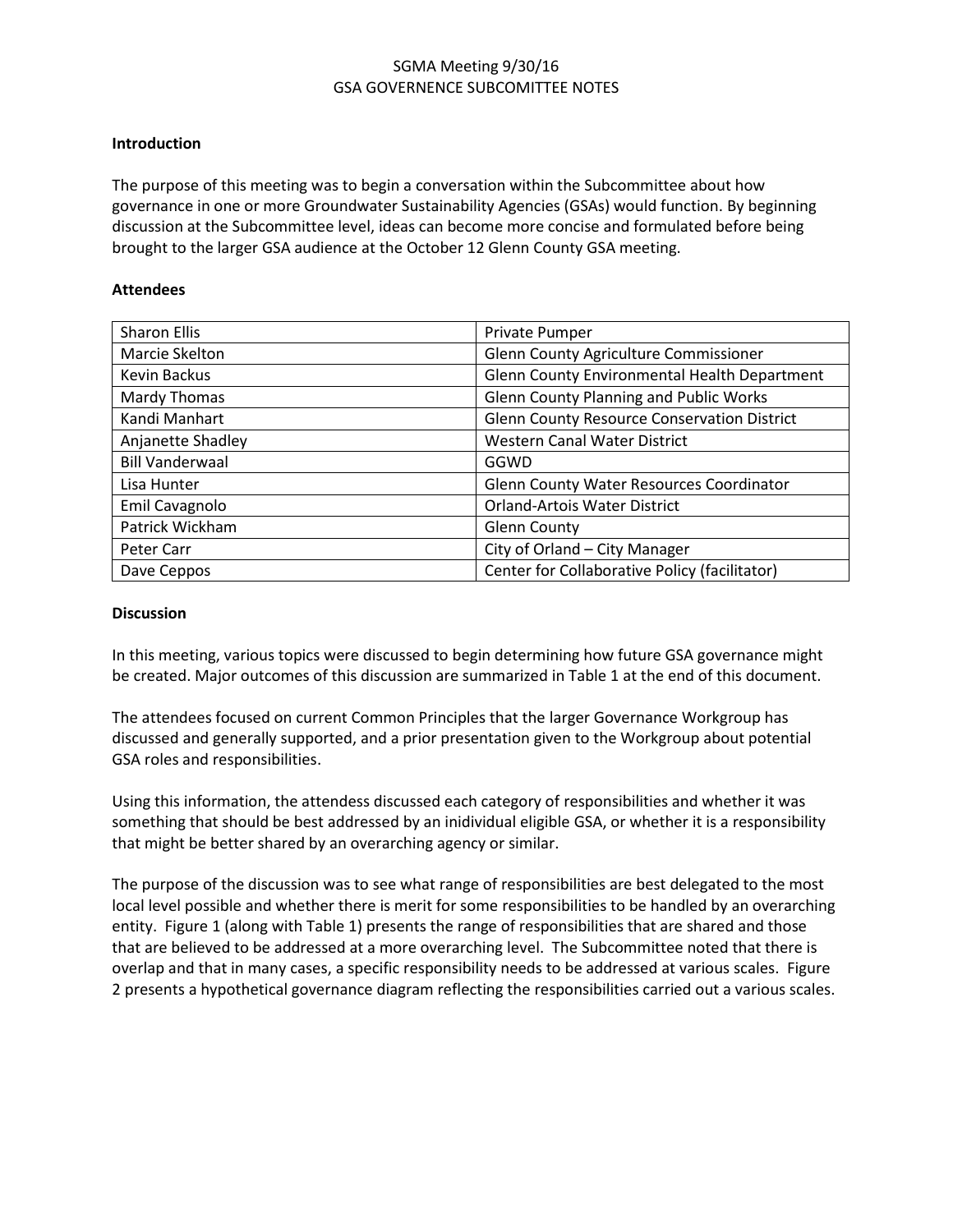## SGMA Meeting 9/30/16 GSA GOVERNENCE SUBCOMITTEE NOTES

**Table 1.**

| <b>SHARED</b><br><b>RESPONSIBILITES</b>                                                                                              | <b>SEPARATE</b><br><b>RESPONSIBILITES</b>                                                                                                              |
|--------------------------------------------------------------------------------------------------------------------------------------|--------------------------------------------------------------------------------------------------------------------------------------------------------|
| Outreach and Stakeholder<br>Engagement at Subbasin<br>Level                                                                          |                                                                                                                                                        |
| Compliance (at times)                                                                                                                | Compliance (At times)                                                                                                                                  |
| Funding (baseline costs)<br>Information<br>Sharing/Reporting<br>Manage and Enforce<br>Groundwater Extraction<br>(Dispute Resolution) | <b>Funding (Localized Costs)</b><br><b>Information Sharing/Reporting</b><br>(Depending on Area)<br>Manage Groundwater<br>Extraction (local extraction) |
| Property Acquisition and<br>Management                                                                                               | Property Acquisition and<br>Management                                                                                                                 |
| Enforcement (County-scale)                                                                                                           | Enforcement (local agency)                                                                                                                             |
| Coordination                                                                                                                         |                                                                                                                                                        |
| Technical Data Analysis and                                                                                                          | Technical Data Analysis and                                                                                                                            |
| Management                                                                                                                           | Management                                                                                                                                             |
| Governance                                                                                                                           | Governance                                                                                                                                             |

## **Major Meeting Outcomes:**

- *LOCAL AUTONOMY OF A FEW CRITICAL ISSUES KEY TO A JURISTICTION, BUT STILL MEET SUSTAINABILITY GOALS*
- *MAINTAIN EQUITABLE COSTS AS A BASELINE*
- *USE COUNTY ENFORCEMENT AUTHORITIES WHEN REQUESTED*
- *LOOK TO IRRIGATED LANDS REGULATORY PROGRAM BYLAWS FOR EXAMPLES*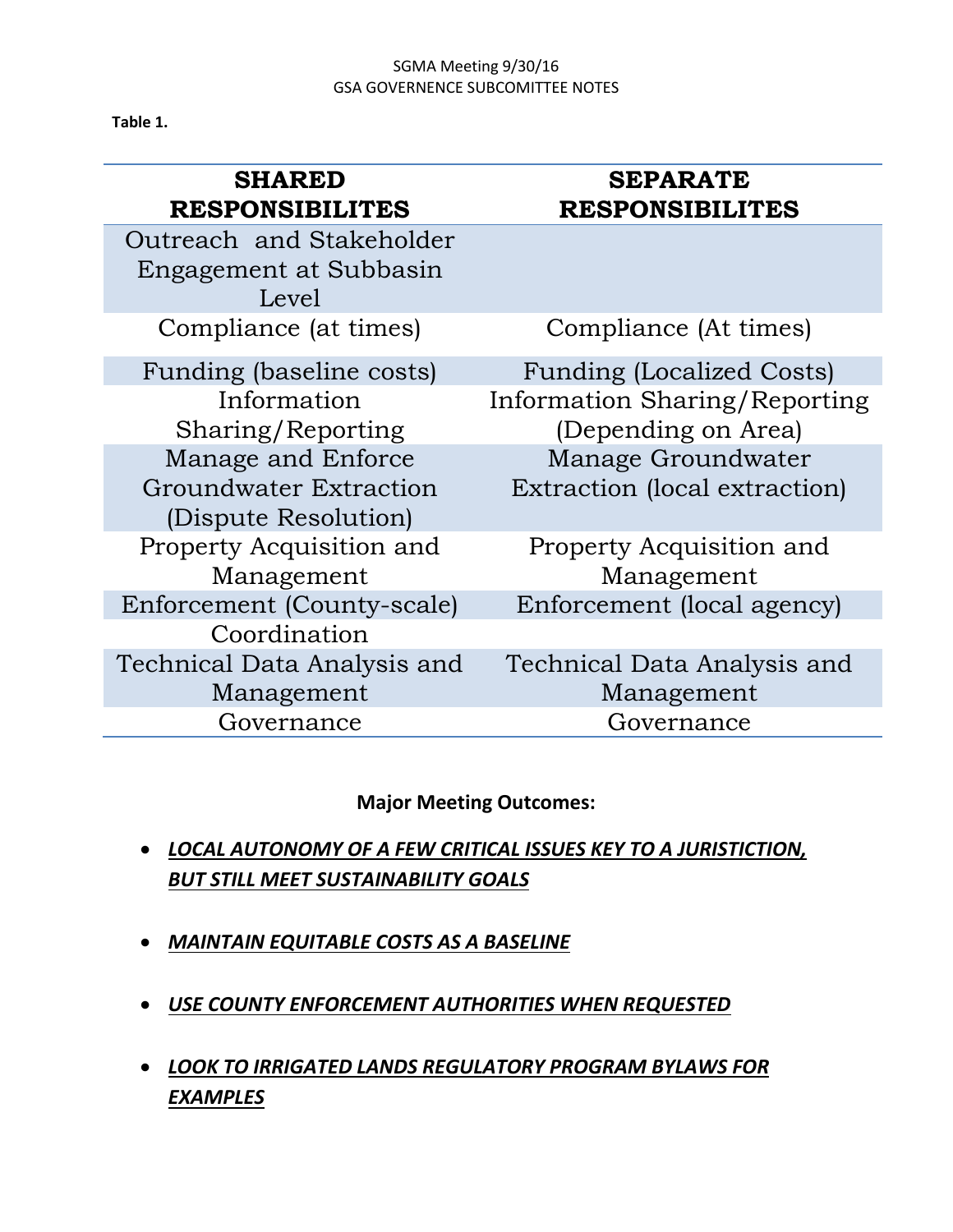### SGMA Meeting 9/30/16 GSA GOVERNENCE SUBCOMITTEE NOTES

**Figure 1.**

# **GSA RESPONSIBILITES:**